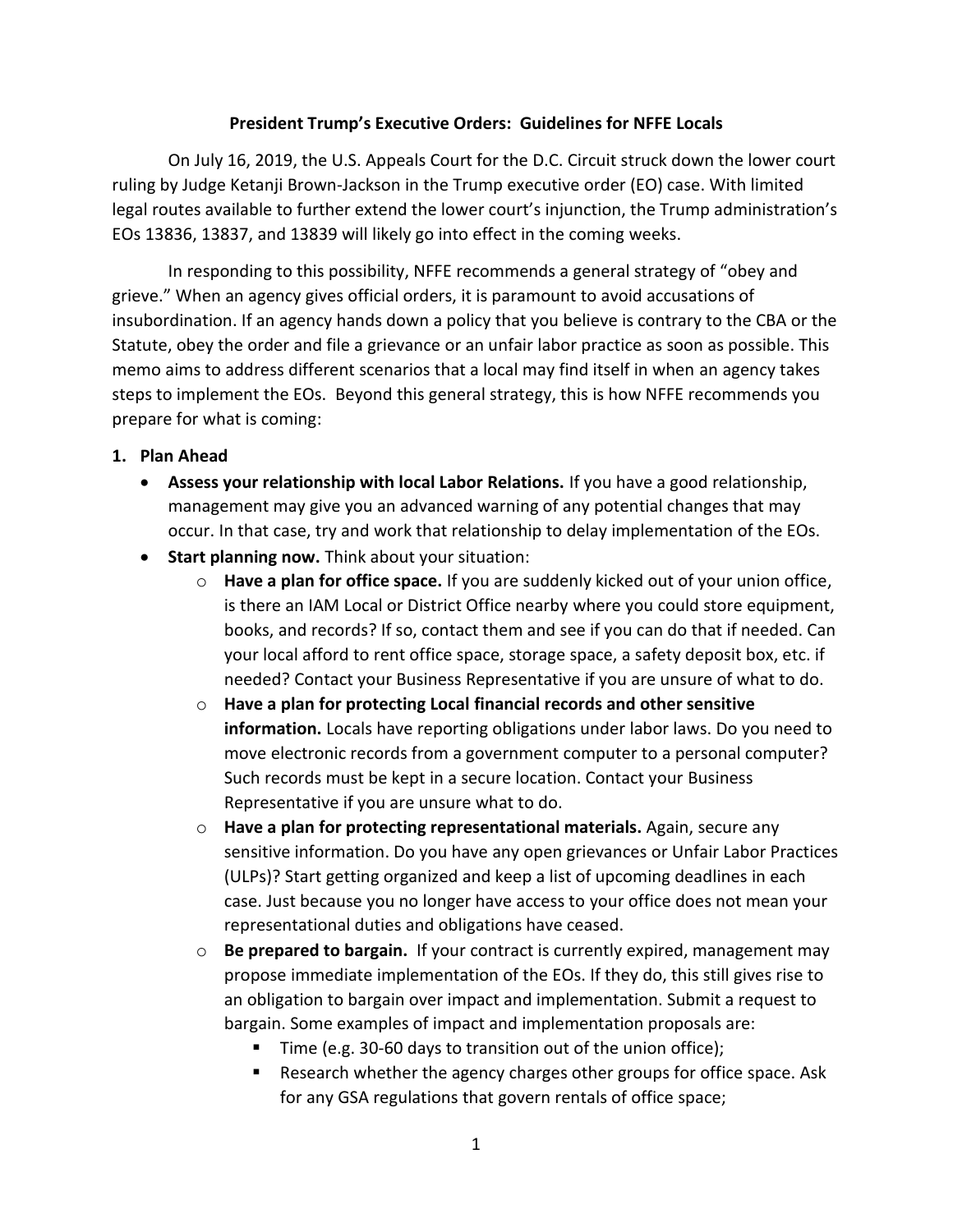- Retraining of union officials who were on official time before resuming their government job.
- **2. Assess the Status of Your CBA**
	- **If your CBA is already in effect**  Once a bargaining agreement becomes effective, subsequently issued government-wide rules or regulations cannot nullify its terms. Attempts to implement a rule or regulation which conflicts with a collective bargaining agreement already in effect is unlawful and subject to an unfair labor practice charge.
	- **If you are currently in negotiations on a CBA** Whether you are in a favorable position regarding the implementation of the EOs depends on where you are in the bargaining process. Management cannot engage in regressive bargaining; to do so would be evidence of a breach of their good-faith bargaining obligation.

Generally, NFFE advises Locals to go slowly and wait for the agency to make a move first. Do what you can to slow the implementation for these EOs. If your contract allows for it, look to negotiate separate ground rules before going to bargain.

The exception to acting slowly is when you are faced with a Last Best Offer (LBO) situation. It is important to keep the bargaining process moving to keep management from implementing their LBO. In the first instance, you must make timely proposals. Failure to stay in communication regarding bargaining may be deemed "inaction" and constitute a waiver of the union's right to bargain. If the union fails to request to bargain within a reasonable period of time after being notified of proposed changes, fails to submit bargaining proposals within a contractually or otherwise agreed upon time limit, fails to bargain, or fails to timely invoke the services of the Federal Services Impasse Panel after the parties have reached impasse, management's last best offer can be implemented.

Generally, management can implement its LBO once bargaining reaches an impasse. As bargaining approaches impasse, you must immediately seek resolution with the Federal Mediation Conciliation Service (FMCS) or the Federal Service Impasse Panel (FSIP) depending on where you are in the process. To avoid an LBO trap, unions must be proactive about seeking a resolution to potential impasses. The process for doing so involves first invoking the services of a neutral party like FMCS. Then, if the mediation fails to result in a compromise, we must move our dispute to the FSIP. Union leaders must be deliberate and specific when invoking the services of FSIP. After bargaining reaches impasse, management can implement their LBO if you leave a window of time, even a few days, between when FMCS mediation ends and when you file for impasse resolution with FSIP.

If your negotiations appear to be ending, NFFE advises that you call FMCS at the end of the last bargaining session, get a mediator, and tell management that you have invoked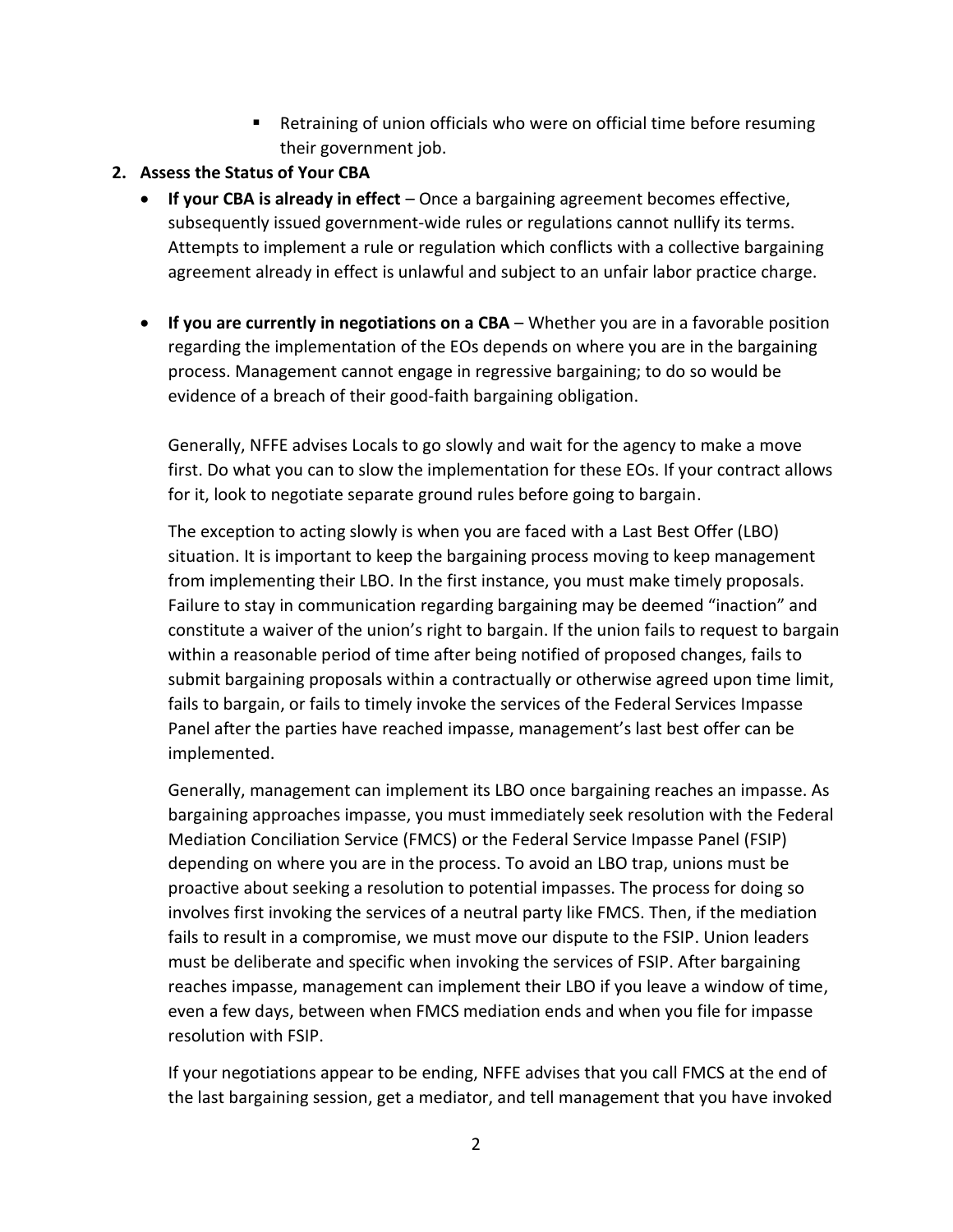mediation. If mediation is coming to an end, NFFE recommends that you immediately invoke the services of FSIP. It is important to close the window between mediation and invoking the services of FSIP to avoid giving the agency the opportunity to invoke their LBO. Invoking the services of FSIP generally results in the maintenance of the *status quo* regarding any provision in question. This means that the agency generally may not make a planned change until the impasse is resolved.

• **If your CBA is subject to a re-opener** – If you are working under an expired CBA, considering President Trump's EOs, NFFE is generally advising all its bargaining units not to re-open negotiations. If management re-opens negotiations, please see the section above. If your contract is subject to immediate reopening upon a given date or within an annual window, calculate that date or window and prepare. Each EO mandates all agencies to re-open expired and expiring contracts for re-negotiations. The VA and Forest Service are such examples.

NFFE has differing recommendations based on the terms of your contract. If the terms of your contract specify that they continue until there is a new contract in place, the agency cannot implement the EOs until a new agreement has been reached. The VA and Forest Service are examples of such contracts.

If your contract contains aroll-over provision, it is important to not allow the agency to re-open the contract before or after their allowed window of opportunity. If the agency fails to re-open within their window of opportunity, your current contract may be extended 1-3 years depending on the precise terms of the contract.

If your members are working under an expired CBA, provisions that are considered "mandatory subjects of bargaining" remain in effect while renegotiation occur. Provisions of the contract that are considered "permissive subjects of bargaining" are subject to discontinuation of bargaining after reasonable notice. The Statute makes conditions of employment mandatory subjects of bargaining. This includes, "personnel policies, practices, and matters affecting working conditions." Permissive subjects, by contrast, are those over which the parties have no obligation to bargain, either because they do not involve "conditions of employment' or because they involve "proposals that a party negotiate to limit a right granted by the statute." Most often, permissive subjects of bargaining include "the number, types, and grades of employees or positions assigned to any organizational subdivision, work project, or tour of duty, or . . . the technology, methods, and means of performing work." 5 U.S.C. § 7106(b)(1).

The Administration has indicated in OPM guidance that they consider these EOs to be government-wide rules. This means agencies will likely implement them once the contract has expired. This could include a 25% cap on official time and eviction from office space.